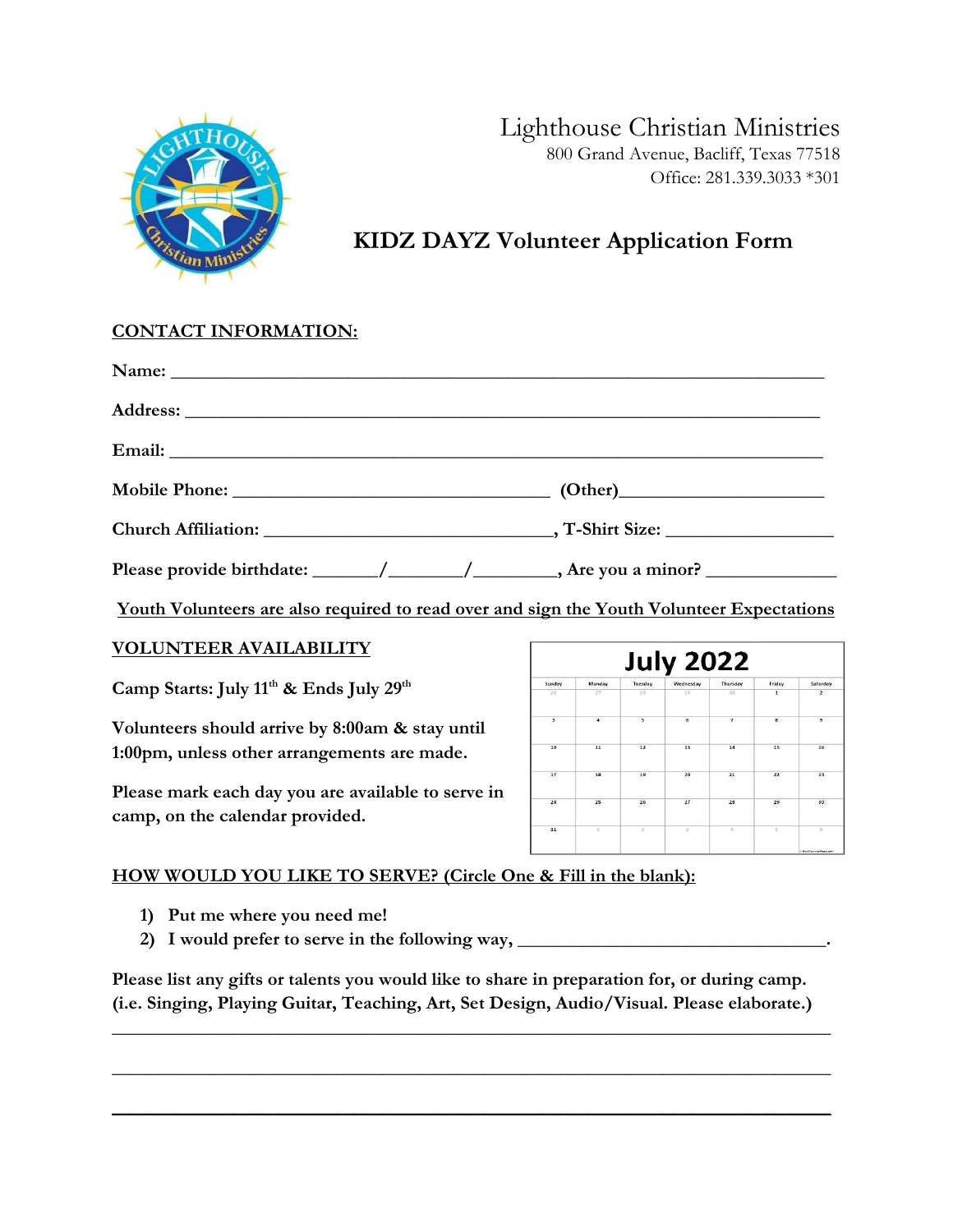#### **EMERGENCY CONTACT:**

| <b>NT</b><br>Name: |  |  |  |  |
|--------------------|--|--|--|--|
|                    |  |  |  |  |

Phone:  $\blacksquare$ 

**If you plan on bringing your children, please list their names and ages below and fill out a**  registration packet for each child. Please note that children must be going into 1<sup>st</sup> through **6 th grade to attend the camp.**

| Name: |      |
|-------|------|
| Name: | Age: |
| Name: |      |

**Volunteer Waiver and Release:** In consideration for being permitted to volunteer for Lighthouse Christian Ministries, I do hereby release, waive, discharge, and hold harmless Lighthouse Christian Ministries, its employees, and the Board of Directors, resulting from or related to any injury or loss that may occur. The volunteer acknowledges, in using their own vehicle, their insurance carrier is solely responsible for their insurance coverage and for any and all claims arising from any activity under this agreement. The volunteer **LCM's Confidentiality Statement:** While serving at LCM, I agree that I will represent LCM in my actions and deeds. I will hold confidential, all communications, observations and information made by between or about clients. This includes all client service and administrative records, computer records, including any and all logs/records resulting from telephone contacts or any other work product of staff or volunteers related to recipients of service. I hereby agree that I am bound by this confidentiality upon leaving

my services as a volunteer for LCM and there ever after. **Background Consent:** My signature below verifies I have read and understand the Waiver and Confidentiality Agreement and, all the information I have provided on this application is true. I am providing Lighthouse Christian Ministries my consent for an initial **Background Check** as well as any subsequent background checks deemed necessary throughout the length of my volunteer/employment assignment with this Organization.

| $\bigcap_{i=1}^n$ $\bigcap_{i=1}^n$ $\bigcap_{i=1}^n$ $\bigcap_{i=1}^n$ $\bigcap_{i=1}^n$ $\bigcap_{i=1}^n$ $\bigcap_{i=1}^n$ $\bigcap_{i=1}^n$ $\bigcap_{i=1}^n$ $\bigcap_{i=1}^n$ $\bigcap_{i=1}^n$ $\bigcap_{i=1}^n$ $\bigcap_{i=1}^n$ $\bigcap_{i=1}^n$ $\bigcap_{i=1}^n$ $\bigcap_{i=1}^n$ $\bigcap_{i=1}^n$ |  |
|-------------------------------------------------------------------------------------------------------------------------------------------------------------------------------------------------------------------------------------------------------------------------------------------------------------------|--|

**Office Use Only:**

• **Complete Criminal History & Offender Registry Search Initial: \_\_\_\_\_\_\_\_\_\_\_**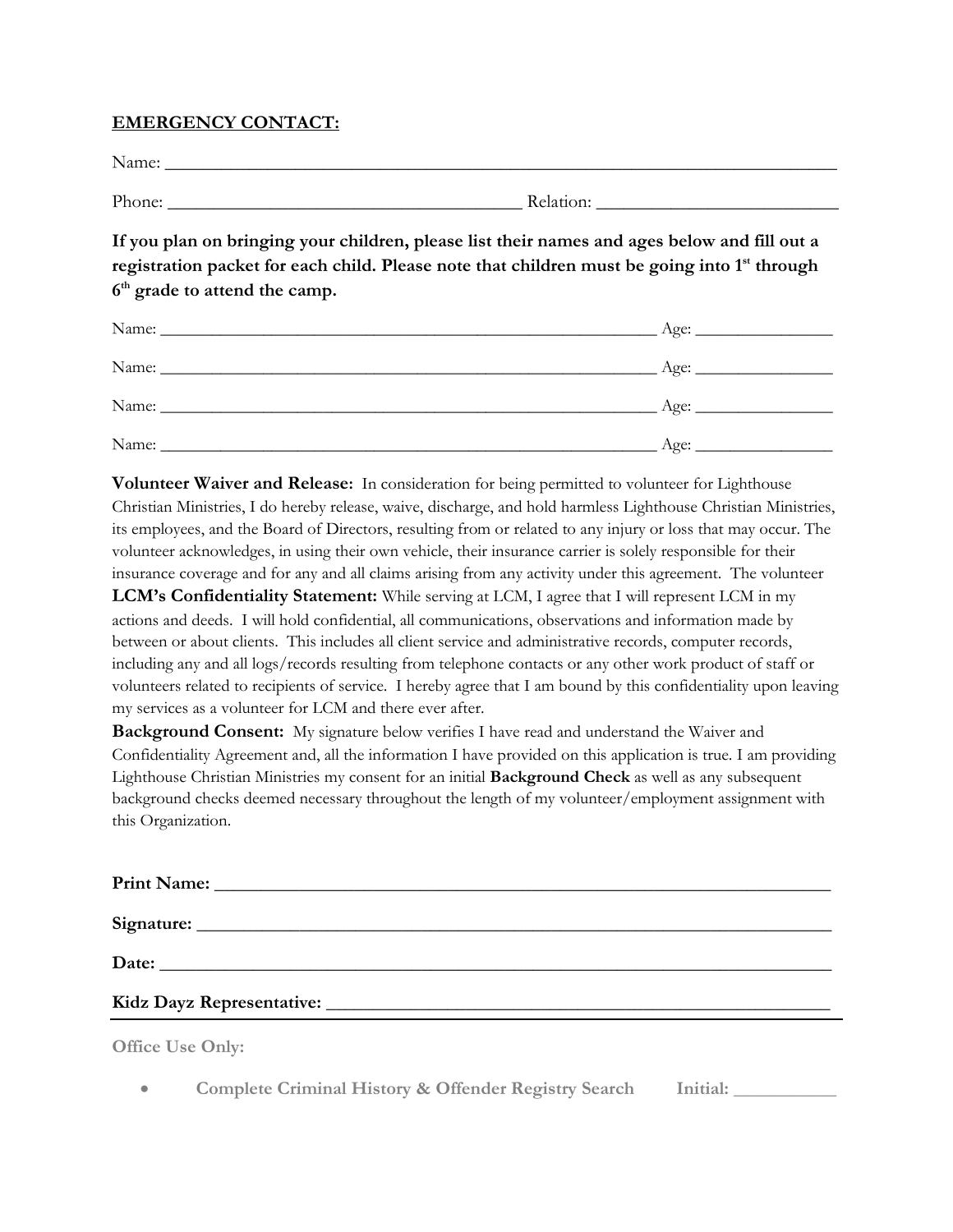

# Kidz Dayz Youth Volunteer Expectations

Thank you for your interest in volunteering for Lighthouse Christian Ministries' Kidz Dayz Camp. Below is information regarding the vision and mission of Lighthouse Christian Ministries, as well as expectations LCM has for those partnering in ministry with us. Please read them and prayerfully consider volunteering for Kidz Dayz Camp.

## LCM's Mission:

Lighthouse Christian Ministries (LCM) is a non-denominational Christian Outreach mission dedicated to assisting our neighbors in need. LCM provides emergency financial assistance and food for short term help. We are dedicated to serving each individual with respect and love, through Christ.

## LCM's Statement of Faith:

1. We believe the Bible is inspired and empowered by God, without error and authoritative.

2. We believe in one eternal God who exists as three separate persons; the Father, Son, and Holy Spirit. 3. We believe Jesus Christ is the Son of God, born of a virgin, lived a sinless life as He walked among men, died on the cross, rose from the dead on the third day, and is now seated at the right hand of God having accomplished all that is necessary for man's salvation, and that one day He will return for His Church.

4. We believe the Holy Spirit is continuing the work He started at Pentecost empowering believers to live a godly life and continue in all the works of Jesus.

5. We believe the true Church is composed of all born-again believers in Christ, regardless of denominational affiliation.

6. We believe that God admonishes His people to assemble together regularly for worship for edification through the Scriptures and for mutual encouragement.

## As a representative of Lighthouse Christian Ministries I declare:

- That the Bible is the inspired Word of God and I will continue to pursue its knowledge and grow in thvole grace of Jesus Christ.
- As I realize my relationship to God the Father, Jesus the Son and the Holy Spirit, I will allow that to be lived out in my daily interaction with everyone I come into contact with.
- That I will allow the Holy Spirit to guide me in my decisions, empower me to live consistent godly lives.
- That LCM is a non-denominational outreach organization and I will not put down or push any particular religion on anyone.
- That I will faithfully attend and be involved in the church of my choice, believing that it is God's will for my life to assemble together for mutual edification and teaching of God's word so that I am prepared to be salt and light to our community.